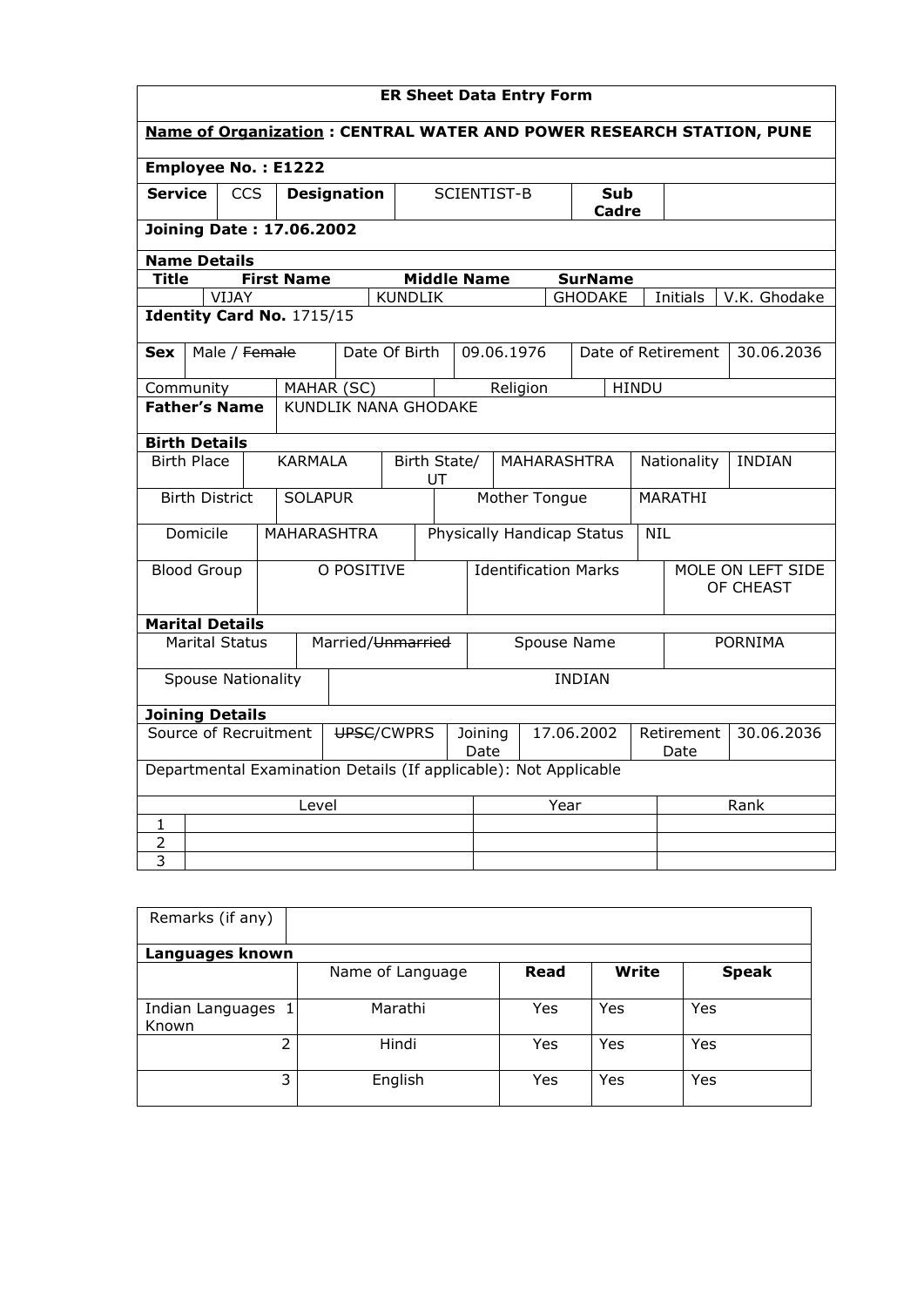| Foreign Languages<br>Known: Nil 1 |  |  |
|-----------------------------------|--|--|
|                                   |  |  |
|                                   |  |  |

## Details of deputation (if applicable): Not applicable

| Name of the Office | Post held at that<br>time in parent office | Name of post<br>(selected for<br>deputation | Period of deputation |      |  |
|--------------------|--------------------------------------------|---------------------------------------------|----------------------|------|--|
|                    |                                            |                                             | Since                | From |  |

## Details of Foreign Visit: NIL

| SI.<br>No. | Place of Visit | Date of<br>visit | Post held at<br>that time | Whether it<br>is a<br>personal or<br>official visit | Details of visit |
|------------|----------------|------------------|---------------------------|-----------------------------------------------------|------------------|
|            |                |                  |                           |                                                     |                  |

## Transfer/Posting Detail (if applicable): Not applicable

| Place | Period of posting |      |  |  |  |  |  |  |
|-------|-------------------|------|--|--|--|--|--|--|
|       | Since             | From |  |  |  |  |  |  |
|       |                   |      |  |  |  |  |  |  |
|       |                   |      |  |  |  |  |  |  |
|       |                   |      |  |  |  |  |  |  |
|       |                   |      |  |  |  |  |  |  |
|       |                   |      |  |  |  |  |  |  |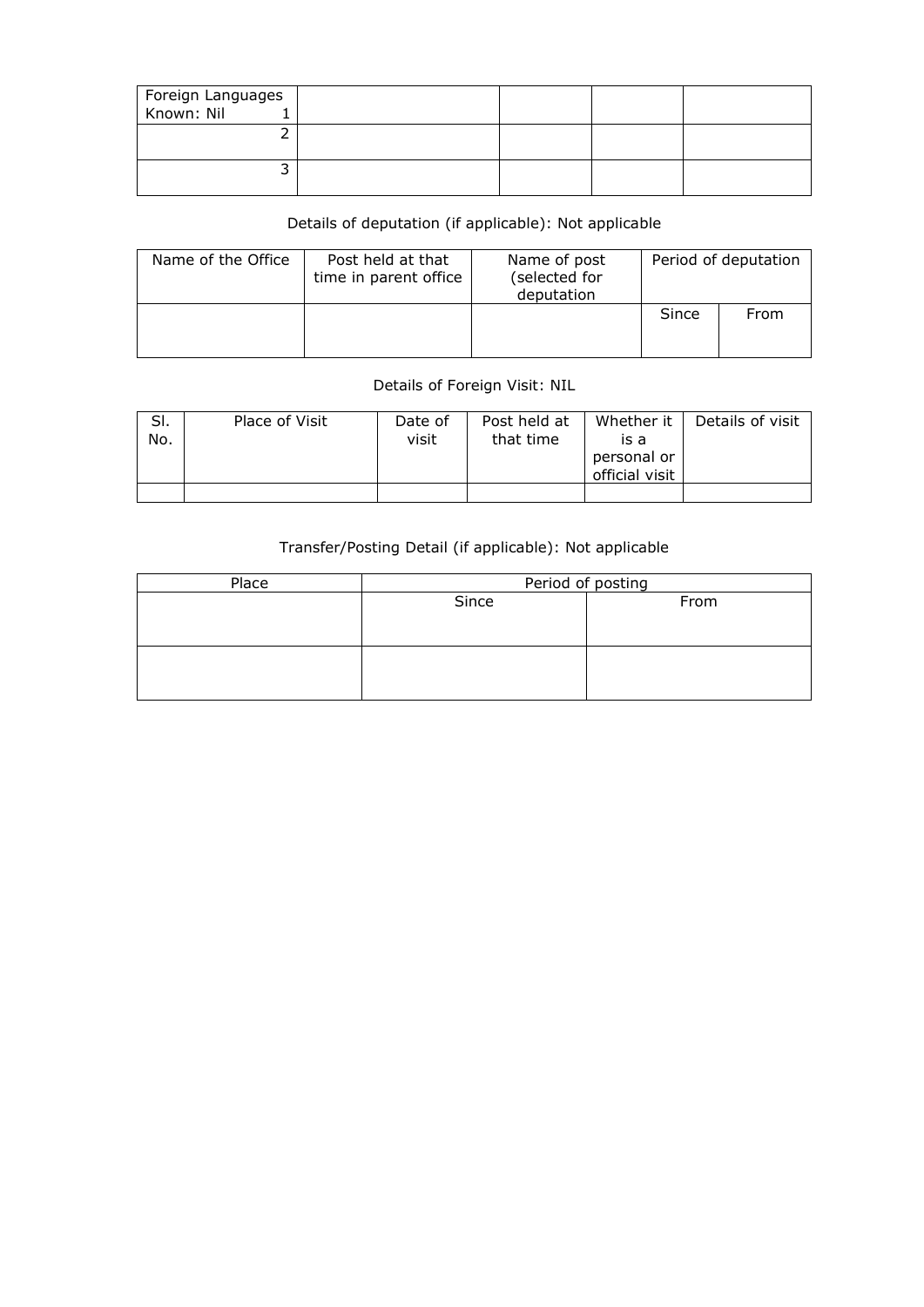| Qualification (Use extra photocopy sheets for multi qualifications, experience, training, awards details)                                                                                                                                                                                                                        |                                |          |                                    |                             |                           |       |         |                  |                  |  |
|----------------------------------------------------------------------------------------------------------------------------------------------------------------------------------------------------------------------------------------------------------------------------------------------------------------------------------|--------------------------------|----------|------------------------------------|-----------------------------|---------------------------|-------|---------|------------------|------------------|--|
| Qualification                                                                                                                                                                                                                                                                                                                    | Discipline<br>Specialization 1 |          |                                    |                             |                           |       |         |                  |                  |  |
| M.Sc. (Physics)                                                                                                                                                                                                                                                                                                                  |                                |          | Physics                            |                             |                           |       | Physics |                  |                  |  |
| Year                                                                                                                                                                                                                                                                                                                             |                                | Division |                                    |                             | CGPA/ % Marks             |       |         |                  | Specialization 2 |  |
| 1999                                                                                                                                                                                                                                                                                                                             |                                |          | <b>First Class</b>                 | 63 %                        |                           |       |         |                  | Physics          |  |
| Institution                                                                                                                                                                                                                                                                                                                      |                                |          | University                         |                             | Place                     |       |         |                  | Country          |  |
| Ahmednagar College<br>Ahmednagar,<br>Maharashtra                                                                                                                                                                                                                                                                                 |                                |          | University of Pune,<br>Maharashtra |                             | Ahmednagar                |       |         |                  | India            |  |
| Qualification                                                                                                                                                                                                                                                                                                                    |                                |          | Discipline                         |                             |                           |       |         | Specialization 1 |                  |  |
| M.Phil. (Physics)                                                                                                                                                                                                                                                                                                                |                                |          | Physics                            |                             |                           |       |         | Physics          |                  |  |
| Year                                                                                                                                                                                                                                                                                                                             |                                | Division |                                    |                             | CGPA/ % Marks             |       |         |                  | Specialization 2 |  |
| 2004                                                                                                                                                                                                                                                                                                                             |                                |          | <b>First Class</b>                 |                             | A                         |       |         |                  | Physics          |  |
| Institution                                                                                                                                                                                                                                                                                                                      |                                |          | University                         |                             | Place                     |       |         |                  | Country          |  |
| Department of Physics,<br>University of Pune,<br>Maharashtra                                                                                                                                                                                                                                                                     |                                |          | Maharashtra                        | University of Pune,<br>Pune |                           |       | India   |                  |                  |  |
| <b>Experience</b>                                                                                                                                                                                                                                                                                                                |                                |          |                                    |                             |                           |       |         |                  |                  |  |
| Type of Posting                                                                                                                                                                                                                                                                                                                  |                                |          |                                    |                             |                           | Level |         |                  |                  |  |
| Permanent                                                                                                                                                                                                                                                                                                                        |                                |          | Group A Officer (Research Cadre)   |                             |                           |       |         |                  |                  |  |
| Designation                                                                                                                                                                                                                                                                                                                      |                                |          |                                    |                             | <b>Present Position</b>   |       |         |                  |                  |  |
| Research Assistant                                                                                                                                                                                                                                                                                                               |                                |          | Scientist - B                      |                             |                           |       |         |                  |                  |  |
| Ministry                                                                                                                                                                                                                                                                                                                         |                                |          | Department                         |                             |                           |       |         |                  |                  |  |
| Ministry of Water Resources, River<br>Development and Ganga<br>Rejuvenation                                                                                                                                                                                                                                                      |                                |          | <b>Vibration Technology</b>        |                             |                           |       |         |                  |                  |  |
| Office                                                                                                                                                                                                                                                                                                                           |                                |          | Place                              |                             |                           |       |         |                  |                  |  |
| <b>CENTRAL WATER AND POWER</b><br>RESEARCH STATION, PUNE                                                                                                                                                                                                                                                                         |                                |          |                                    |                             | Khadakwasla, Pune 411 024 |       |         |                  |                  |  |
| <b>Experience Subject</b>                                                                                                                                                                                                                                                                                                        |                                |          |                                    |                             | Period of Posting         |       |         |                  |                  |  |
| Major                                                                                                                                                                                                                                                                                                                            |                                |          | Minor                              |                             |                           |       | From    |                  | To               |  |
| Applied and Basic Research in<br>Vibration Engineering related<br>problems, mainly for water<br>resources,<br>power<br>transportation projects using<br>various techniques like, Non-<br>destructive testing of Civil<br>Structures, In-situ vibration<br>Measurement on structures,<br>Table<br>Shaking<br>Controlled blasting. | and<br>studies,                |          |                                    |                             |                           |       |         | 17.06.2002       | To date          |  |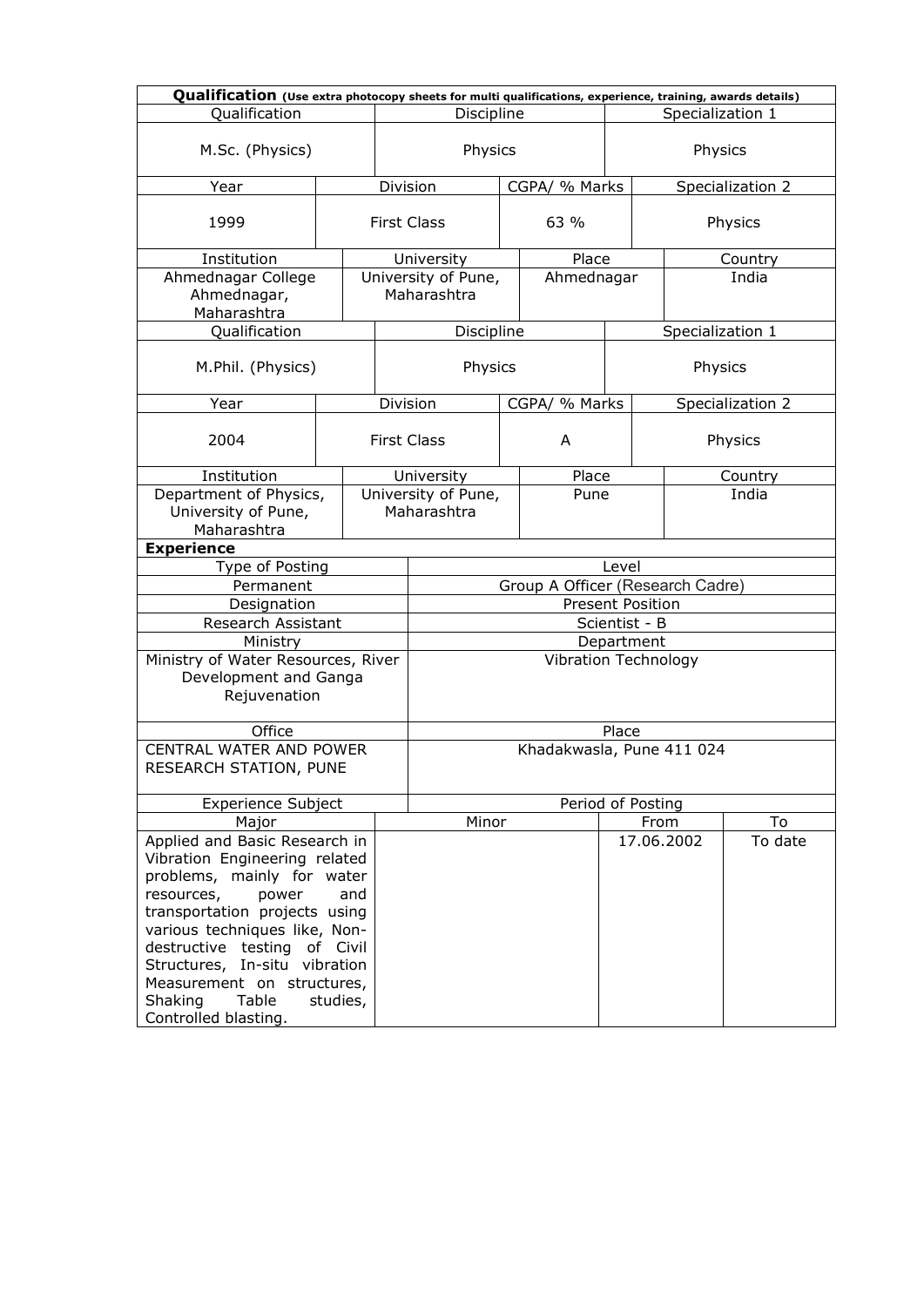|                      | (minimum 1 week & above): Nil |  | Note:-Refer the Annexure to fill above Major, Minor Subjects and below given training subject |                         |                     |    |                     |                |                         |  |                                  |
|----------------------|-------------------------------|--|-----------------------------------------------------------------------------------------------|-------------------------|---------------------|----|---------------------|----------------|-------------------------|--|----------------------------------|
| Training             |                               |  |                                                                                               |                         |                     |    |                     |                |                         |  |                                  |
| <b>Training Year</b> |                               |  | <b>Training Name</b>                                                                          |                         |                     |    |                     |                | <b>Training Subject</b> |  |                                  |
|                      |                               |  |                                                                                               |                         |                     |    |                     |                |                         |  |                                  |
|                      | Level                         |  | Institute Name, Place                                                                         |                         |                     |    | Field Visit Country |                |                         |  | Field Visit Place (within India) |
|                      |                               |  |                                                                                               |                         |                     |    |                     |                |                         |  |                                  |
|                      | Sponsoring Authority          |  |                                                                                               | Period of Training      |                     |    | Duration            |                | Result                  |  |                                  |
|                      |                               |  | From                                                                                          |                         |                     | To |                     | in Weeks)      |                         |  | Qualified                        |
|                      |                               |  |                                                                                               |                         |                     |    |                     |                |                         |  | Not Qualified                    |
|                      |                               |  | Awards/Publications: List of Publication enclosed as Annexure -I                              |                         |                     |    |                     |                |                         |  |                                  |
|                      | Type of Activity:             |  |                                                                                               |                         |                     |    | Academic            |                |                         |  | Non Academic                     |
| Activity Area        |                               |  |                                                                                               | <b>Activity Subject</b> |                     |    |                     | Activity Title |                         |  |                                  |
|                      |                               |  |                                                                                               |                         |                     |    |                     |                |                         |  |                                  |
| Day                  | Month<br>Year                 |  |                                                                                               | Activity                |                     |    |                     | Level          |                         |  |                                  |
|                      |                               |  |                                                                                               |                         | Description/Remarks |    |                     |                |                         |  |                                  |
|                      |                               |  |                                                                                               |                         |                     |    |                     |                |                         |  |                                  |

Note: (i) Concerned CCS Officer is responsible for the correctness of information sent through ER Sheet proforma.

(ii) Subject to verification by the concerned administrative authorities.<br>Date: Place: Place:

Information checked and verified – by Signature of Officer

| Section   | Ministry/  |                          |  |
|-----------|------------|--------------------------|--|
| Officer   | Department |                          |  |
| E-mail id | Room NO.   | <b>Building</b><br>Name: |  |
| Phone NO. | Wing No.   |                          |  |